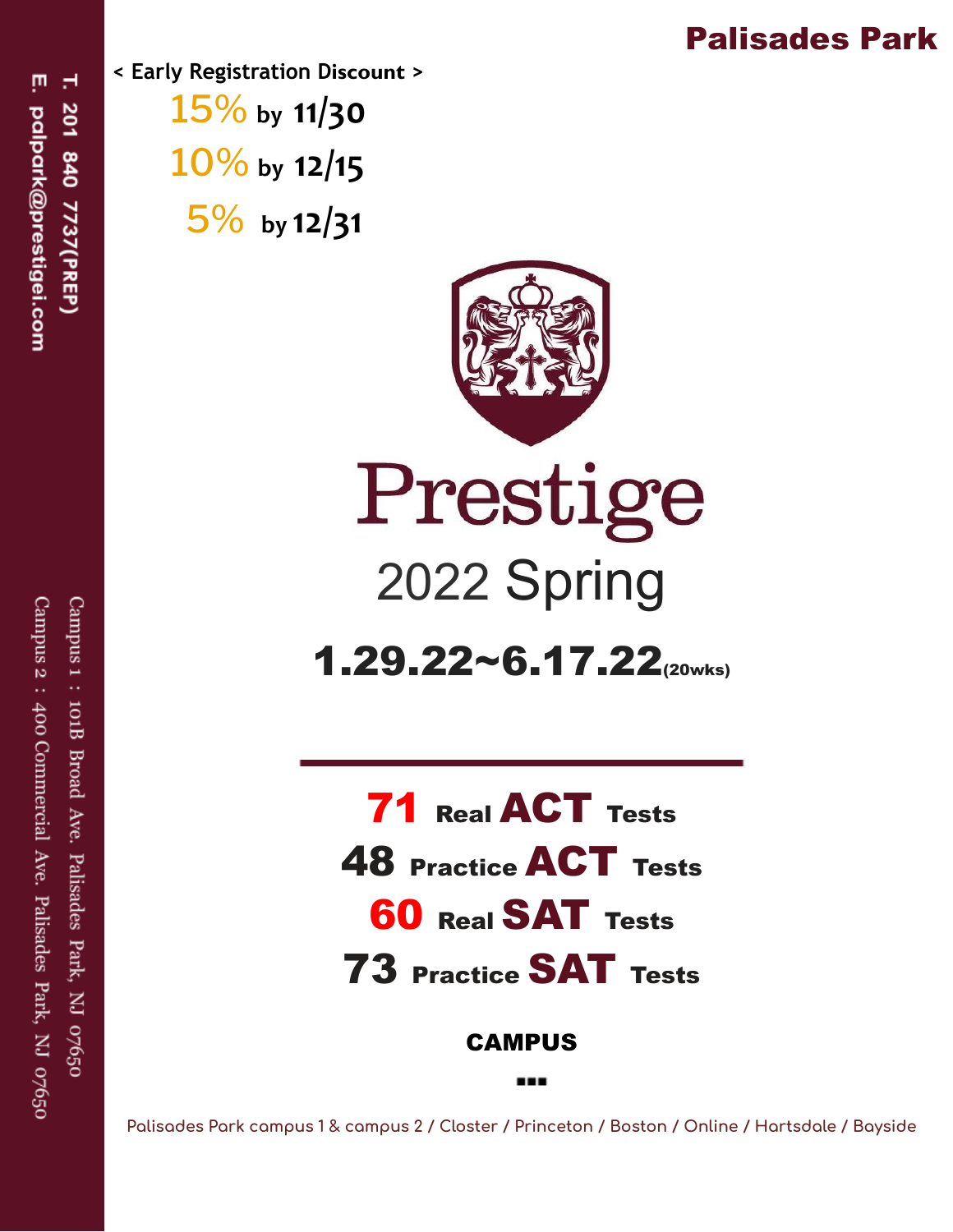

\*Material fee of \$100 will be applied to all our classes. Subject to Change to reflect test date/deadline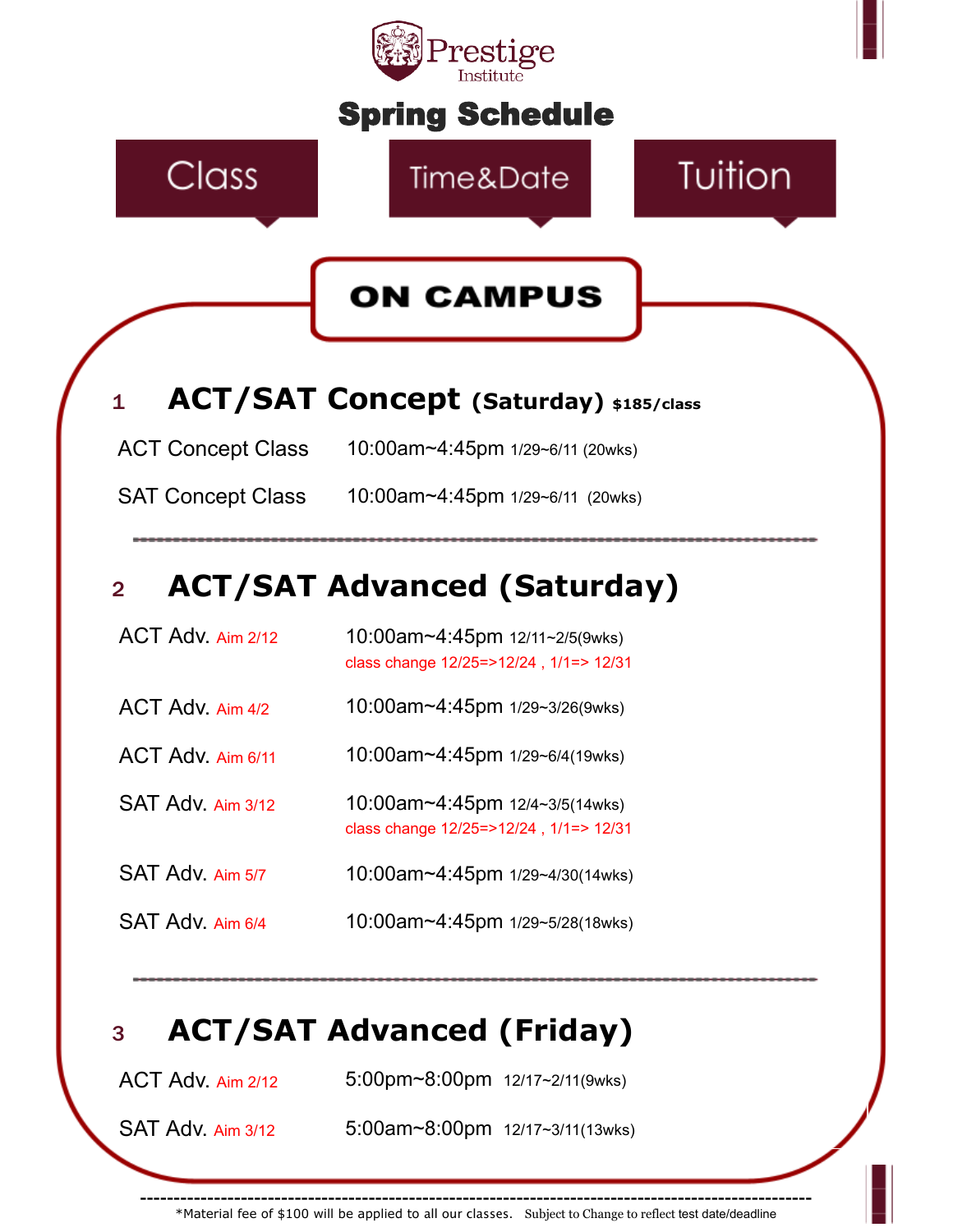

## 5 **Special Programs (20wks: 1/29~6/17)**

- AMC 8 10:30am~1pm (Sat)
- AMC 10 5:30pm~8:00pm (Sat)
- Academic Writing 0 7:30pm~9:00pm (Mon)
- Academic Writing 1-1 5:00pm~6:00pm (Mon)
- Academic Writing 1-2 8:00pm~9:30pm (Fri)
- Other Language  **Latin / Spanish / French**